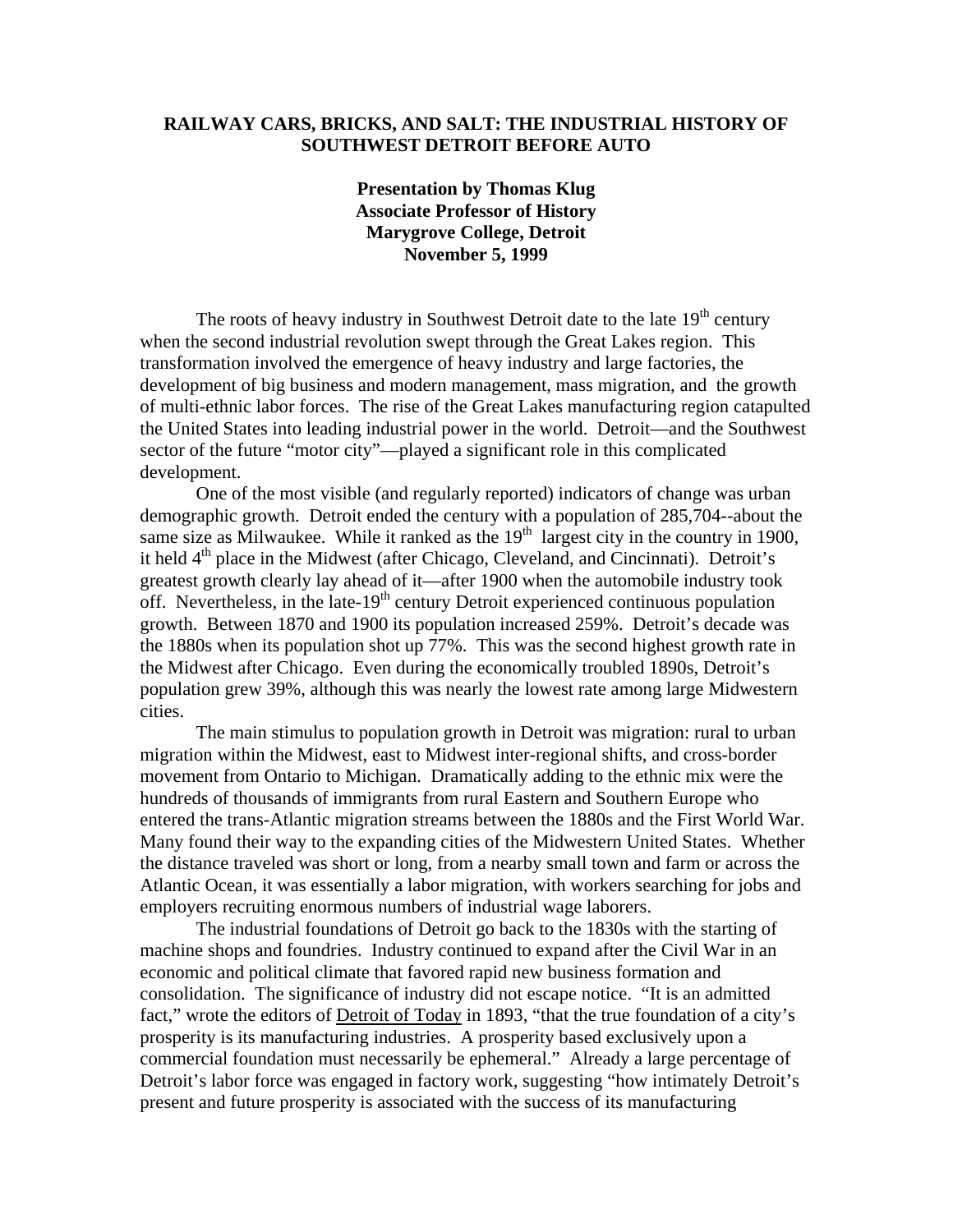industries." Interestingly, they noted that the "permanence" of manufacturing in Detroit depended on maintaining its diverse industrial base.

In contrast with the later motor city, Detroit's industrial base was quite diversified. In 1900, most firms (1,475 out of 1,588) were small (that is, employed less than 100 workers). But the story was more complex than this. A wide-range of industrial products coincided with some notable areas of specialization, such as railway cars, shipbuilding, stoves, steam radiators and boilers, brass goods, chemicals, tobacco products, and pharmaceuticals. Furthermore, the mass of small employers claimed only 39% of the city's factory workers, while 61% were employed by just 113 middle or large-size firms. Indeed, a mere twenty large companies (employing 500 or more workers) engaged nearly one-third of the city's manufacturing workforce. Twelve of these firms were situated in Southwest Detroit.

 (The area considered Southwest Detroit in this study was acquired by the City of Detroit in stages. In 1827, the western border of Detroit lay along Fourth Street; in 1849, Brooklyn; 1857, Twenty-fifth Street; 1885, Artillery Ave.; 1906, the Rouge River. Between 1849 and 1916, portions of Springwells Township were annexed to Detroit on six different occasions. In 1906, Detroit acquired the villages of Delray and Woodmere.)

Like the city at large, Southwest Detroit also supported a wide-range of industries and firms, many taking advantage of access to the riverfront or the railway lines cutting through the district. Plenty of other firms were situated along neighborhood streets. The Schilling Corset Co., for example, was founded in 1883 and commenced operations at Seventh and Abbott streets. Proudly advertising "Dr. Schilling's Health Preserving Corset," the company also made 60 to 70 different styles of **corsets and waists**, including "Detroit Ladies' Waist," "French Shapes," "Imperial," and "Model Form, No. 850." Nearby, at the northwest corner of the same intersection, was the Penberthy Injector Co. Founded in 1886, Penberthy made high pressure **brass injectors** used in steam boilers. Ironically, on the morning of November 26, 1901, a boiler explosion demolished the three-story factory, killing 29 workers and injuring at least 47 others—at the time, the second worst industrial accident in Detroit history.

Using the Detroit city directory for 1905 and Sanborn insurance maps for 1897, I was able to quickly survey Southwest Detroit and identify some representative manufacturing firms in the area and plot them on the Industrial Map of Southwest Detroit, 1897-1905 (see attached). On River Rd. near Vermont, the Chas. Pohlman & Co. (#28) manufactured **furniture**. In 1890, a trio of Gardner brothers went into the **elevator** business (#3). They sold out to the New York-based Otis Elevator Co. in 1898. After 1905, the Detroit factory was used to handle service and installation in the Detroit area. Quite a number of **lumber and coal** yards dotted the area. The Detroit Coal & Coke Company's dock and coal yard (#24) was located at Nineteenth Street and the Wabash Railroad. Anna R. Schultz—secretary and treasurer of the firm and one of the few female company officers in the city—resided nearby at 411 Vinewood (#25). The factory of the Hamilton Carhartt Co. (#30), a noted producer of workmen's **overalls** and a self-proclaimed friend of the labor movement, was located on the west side of Tenth Street, south of Michigan Ave. On River Rd. near Campbell, the Fischer-Hughes Gelatin Co. (#16) produced **gelatin capsules**. Beginning in 1882, the Frederick Stearns Co. (#39), a pioneer in **pharmaceutical** manufacturing in Detroit, occupied facilities at the corner of Twenty-first and Marquette streets. The Scotten-Dillon Co. (#36) made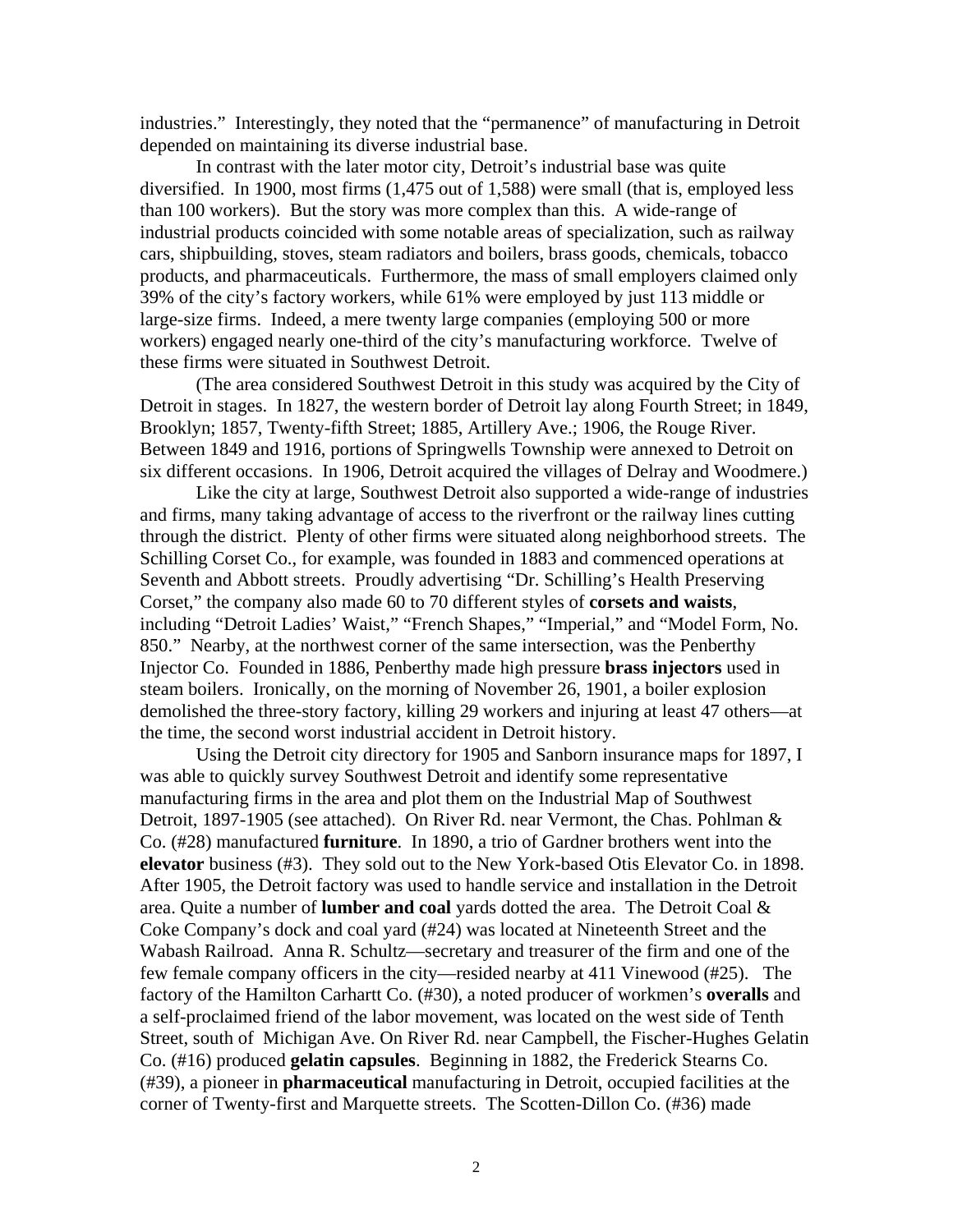**tobacco products** at W. Fort and Campau. **Florists** with greenhouses did business along West Fort at Twenty-fourth Street (#23) and near Distel (#65-66). A pair of **breweries** (#31) stood at the northeast corner of Howard and Twelfth Street. Adding to the industrial mix, **meatpacking** firms (#19 and #55) operated along the Michigan Central Railroad. Metal-working companies concentrated along Beecher Ave. (#21, formerly Foundry St.). Among these were Griffin Car Wheel Co., which produced **railway car wheels**; the Stephen Pratt **boiler** factory; and the Detroit **Bridge** & Iron Works, part of the American Bridge Company empire.

 In the 1890s there were two dozen **brickyards** within or near Detroit. They employed some 750 workers and made nearly 100 millions bricks per year. Eight of these are indicated on the map  $(\text{\#57-64})$ . Going back to the early  $19<sup>th</sup>$  century, brick making centered in Springwells Township, in the vicinity of Michigan Ave. and Lonyo, due to the exceptional quality of its "blue clay." Sanborn maps for 1897 reveal that a typical brickyard consisted of a pond of water, several brick-making machines, a kiln, and a large covered drying area.

 According to an 1883 study by the State of Michigan of brickyards in Springwells, those operating on a piece-rate wage basis ran a nine-hour workday, starting at 4 a.m and going until 9:30 a.m., then resuming from 12 noon until 4 p.m. The workers, mainly German and Polish immigrant males, earned \$40 to \$50 a month, "but the work is very laborious." Those employed at day wages were under less pressure, but they worked 11 or 12 hours a day. The industry, however, ran only about six months a year, from April to about the middle of October. During the colder months workers had to seek employment elsewhere. "Some go to the [railway] car shops, some on the railroad, but they are mostly re-employed by the brick-bosses at a reduced rate of pay, and an increased number of hours." The fortunate ones obtained work in the stables as teamsters. The majority, though, went into the woods to chop the next year's supply of firewood, "their average earnings ranging from 50 to 70 cents a day, exclusive of the large amounts of time necessarily lost by cold, wet, sickness, etc."

The "appalling poverty" of brickyard workers was made apparent "by reason of the filthy, dilapidated little hovels into which the laborer is crowded."

> These usually consist of one room and a shed, and are built of ten-foot boards, standing on end, with the floor raised about two feet, making a room eight feet high, by about ten feet square. As their families will average about six persons, this gives 100 square feet to the family....Generally they are plastered inside, but dimly lighted, with broken glass and sash, approachable only through mud during a great part of the year, often tilted up at various angles by frost, never painted, and perfect sieves for the chilling blasts of winter. Standing on mud banks, along the edges of stagnant pools, with door opening directly into the room, their extreme wretchedness, as human habitations, may well be imagined.

The State of Michigan's analysis concluded: "The inmates of our houses of correction and our prisons are better fed, more comfortably clad and housed than these people are."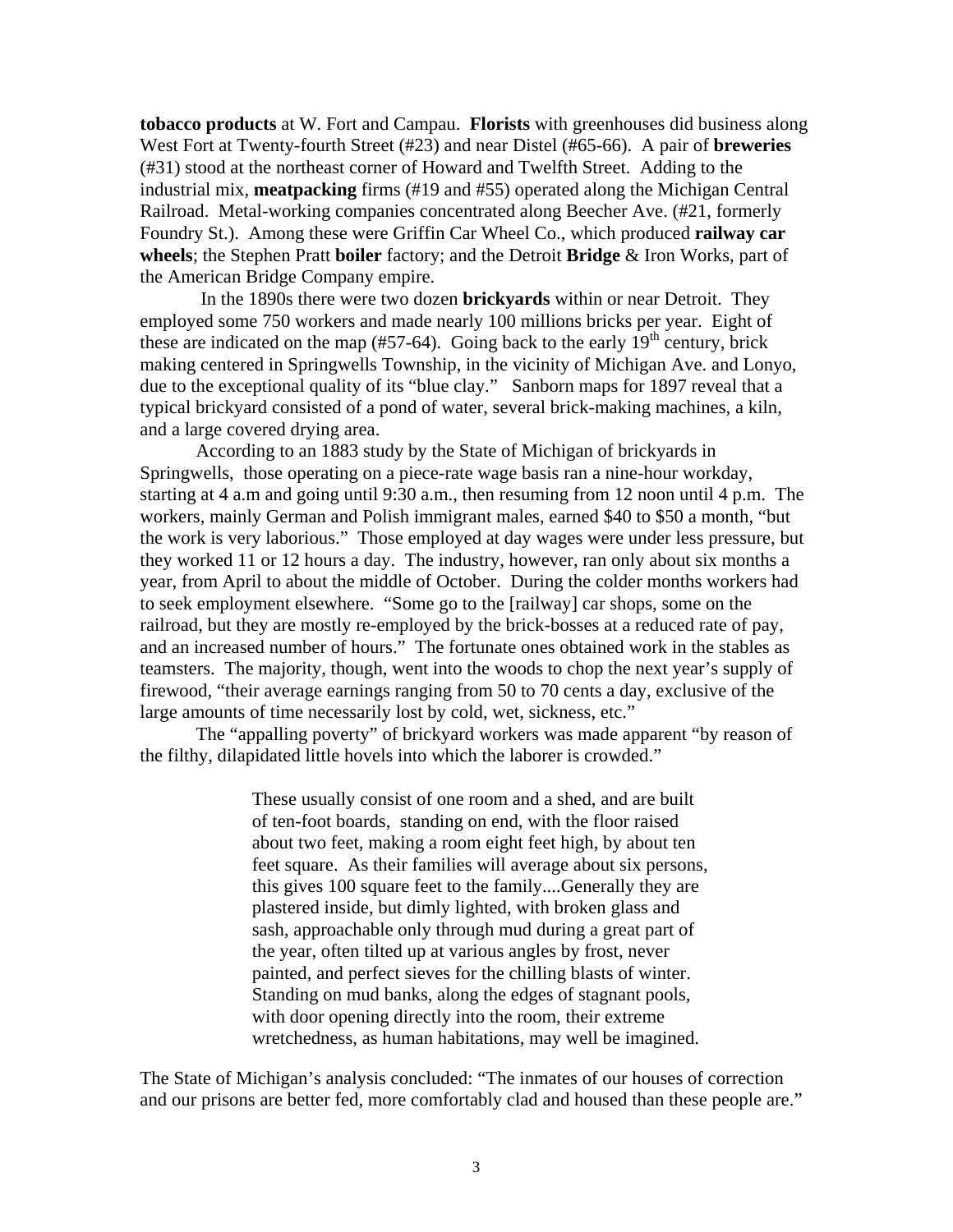One of Detroit's leading industries was **stove manufacturing**, and one of the four stove firms in the city lay in Southwest Detroit. Established in 1881 by James Dwyer, Frederick Moran, and others, the Peninsular Stove Co. (#1) erected a factory complex on the south side of W. Fort between Eighth and Tenth streets (now the site of Detroit's main post office). At the heart of stove manufacturing was a pair of large foundries where highly skilled iron molders, proud metal-working aristocrats, turned out the valuable sand molds required for the cast iron components of stoves. (Among the largest, most combative, and best organized of the city's trade unions was Iron Molders' Union No. 31, a union representing the city's stove molders. During the 1890s, the international molders' union worked out a system of nation-wide collective bargaining with an association of leading stove manufacturers, a system that served as a model for other metal-working trades.)

 Southwest Detroit was also home to one of the city's largest **railway car** factories. The Michigan Car Company was organized in 1864 by James McMillan and John S. Newberry to produce rolling stock for the Union war effort. In 1873 it moved to a large site at the junction of the Grand Truck and Michigan Central railroads (#8-9)—at the time some distance beyond the western boundaries of the city. The company and its east-side counterpart, the Peninsular Car Co. (founded in 1879 by Frank Hecker, Charles Freer, and Russel Alger) produced wooden freight cars, primarily box cars, coal and coke cars, and logging cars. In terms of value of annual output and number of employees, the industry was the most important one in late- $19<sup>th</sup>$  century Detroit. By the early 1890s, it generated \$14.7 million in cars, car wheels, roofs, and repair work, and it employed some 6,000 workers who turned out an average of 76 railway cars per day.

Although railway cars were made of wood, they also required numerous metal objects, most notably the 570-pound, 33" diameter, cast-iron car wheels. The development of quantity production of standardized parts and components had an impact on relations between workers and managers. Iron molders, for instance, who labored in the car wheel and components foundries did not possess the same kind of bargaining leverage with respect to management that molders in stove factories enjoyed. Hence, they were unable to prevent the employment of an army of "helpers" who performed much of the routine and back-breaking labor involved in molding. "This is usually performed by Poles or Italians," remarked a local journalist in 1889. "They will work for a pittance, three or four of them often getting less than one skilled molder." Indeed, these immigrants often found themselves working for the relatively few skilled molders who were typically native-born or of old immigrant (German and Irish) stock.

A molder looking for work in the late 1890s at the Michigan Car Co. presents us with a rare view of its internal operations. He observed in one of its foundries an exceptionally large number of Slavic immigrants. Work rules that had customarily governed the molding trade were not practiced, and a frantic pace was everywhere in evidence. He was struck particularly by the brutal methods by which one of the foremen drove workers:

> It still wanted an hour or more of noon, and yet on every side men were pouring off and shaking out whole acres of work, while others were pounding sand for dear life. A man passed us with a club in his hand yelling and swearing at a couple of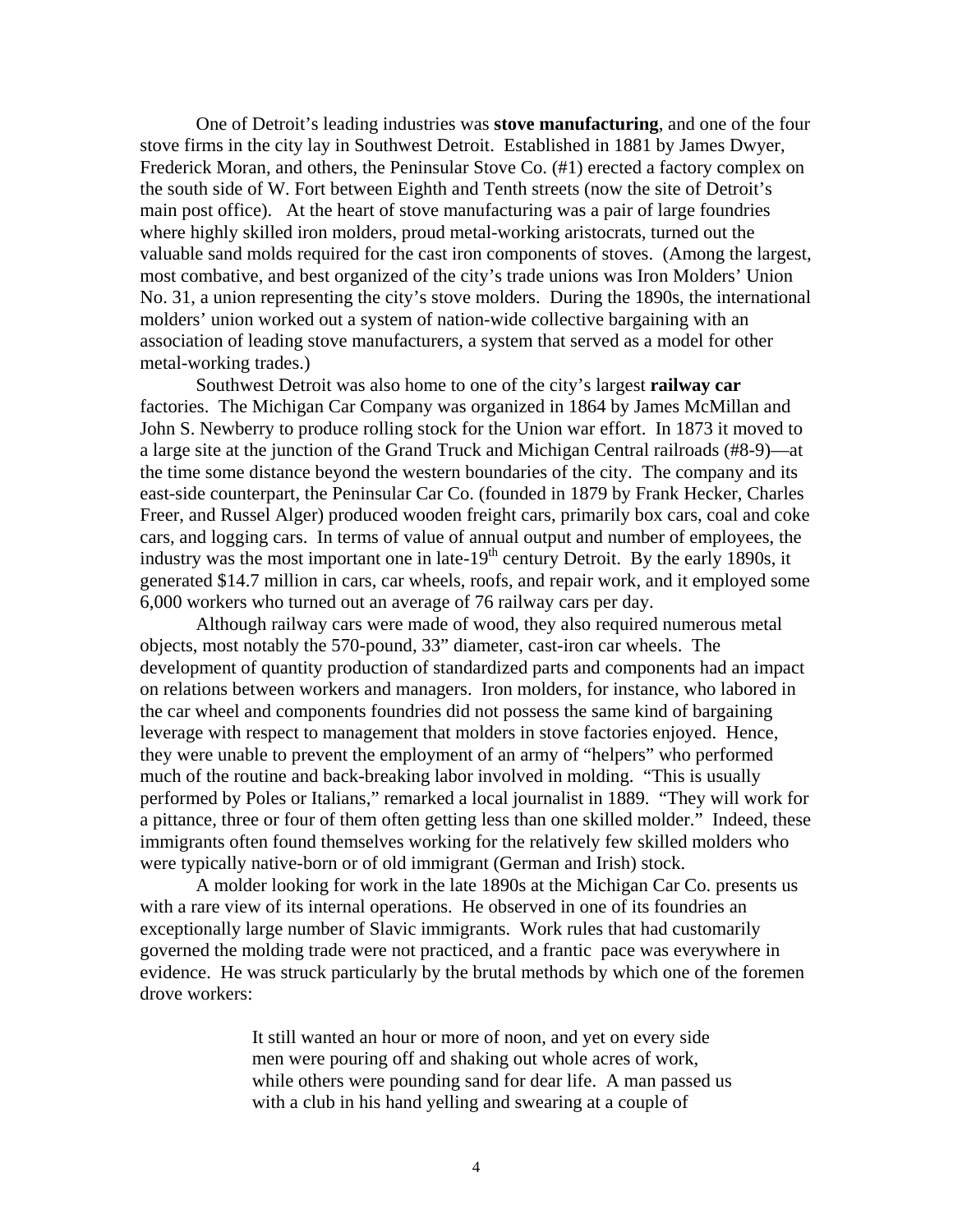Pollacks who had struck a snag with a buggy ladle and spilled a lot of iron in the gangway. Jerry informed us that this was the foreman and he carried the club to prod the Pollacks up and help carry out the orders of Jim Foley, the superintendent. The foreman's name was Moore, and he knew nothing about the foundry at all, but having successfully handled a gang of laborers in the scrap yard he had been appointed to the foremanship of the foundry about a year before. Foley was the 'main guy,' though....Moore was only employed to walk up and down the gangway with the club in his hand to scare the Pollacks into putting up a 'fair day's work'

Although in need of a job, the visitor resolved that he would "rather work in a ditch for a dollar a day than in a sweat-box like this for double the wages they're paying."

 One of the most important business mergers in Detroit history occurred on September 1, 1892, when Michigan Car Company joined hands with the Peninsular Car Company. The Michigan-Peninsular Car Co. emerged the single largest manufacturer of rolling stock in the United States. In February, 1899, it combined with a dozen other firms from across the United States to form the American Car & Foundry Company (ACF). The two Detroit plants represented about one-third of the corporation's freight car capacity, and with nearly 5,000 workers ACF was by far the city's largest employer. According to Clarence Burton, the "high water mark" of the Detroit plants was reached in 1907 when they employed some 9,000 workers. With the formation of ACF, however, Detroit's powerful and influential elite of railway car industrialists appeared to withdraw from active participation in the business. Indeed, Donald Davis, an historian of the early automobile industry, has argued that Detroit's financial elite was "decapitated" by the merger. To be sure, Detroit capitalists continued to own stock in the St. Louis-based ACF, and in the early days their financial interests in the railroad car trust were guarded by a number of individuals. In the 1899-1901 period, William C. McMillan, the eldest son of James McMillan, served as the first chairman of the board and treasurer of ACF. William Bixby of the Missouri Car & Foundry Co., a firm which was principally owned by the McMillans, served as the first president. Three men associated with Michigan-Peninsular moved into ACF in varying capacities: George Hargreaves became a director and local manager of the Detroit operations; James Buick became auditor; and Walter McBride became general manager of the corporation. Nevertheless, the trend under ACF was clear: Detroit's future as a major railway car manufacturing center lay largely in the hands of businessmen not resident of the city.

 The Michigan Car Company of Southwest Detroit was at the center of a network of McMillan and Newberry-owned firms. Some of these became part of the ACF empire. The Detroit Car Wheel Co. and the Detroit Pipe & Foundry Co. were located on the company's primary site (#9). The latter plant produced cast iron pipe for water and gas mains and drainage systems. The Michigan Forge & Iron Co., a rolling mill and steam forge located at the foot of Clark St. (#7), manufactured wrought iron bars and car axles. The Detroit Steel & Springs Works (#41) specialized in railway car springs. The McMillan-Newberry investments in Detroit extended far beyond railway freight cars. Transportation interests included the Detroit Shipbuilding Co., which operated a dry dock at the foot of Clark St. (#10), and the Detroit-Cleveland Navigation Co., a leading Great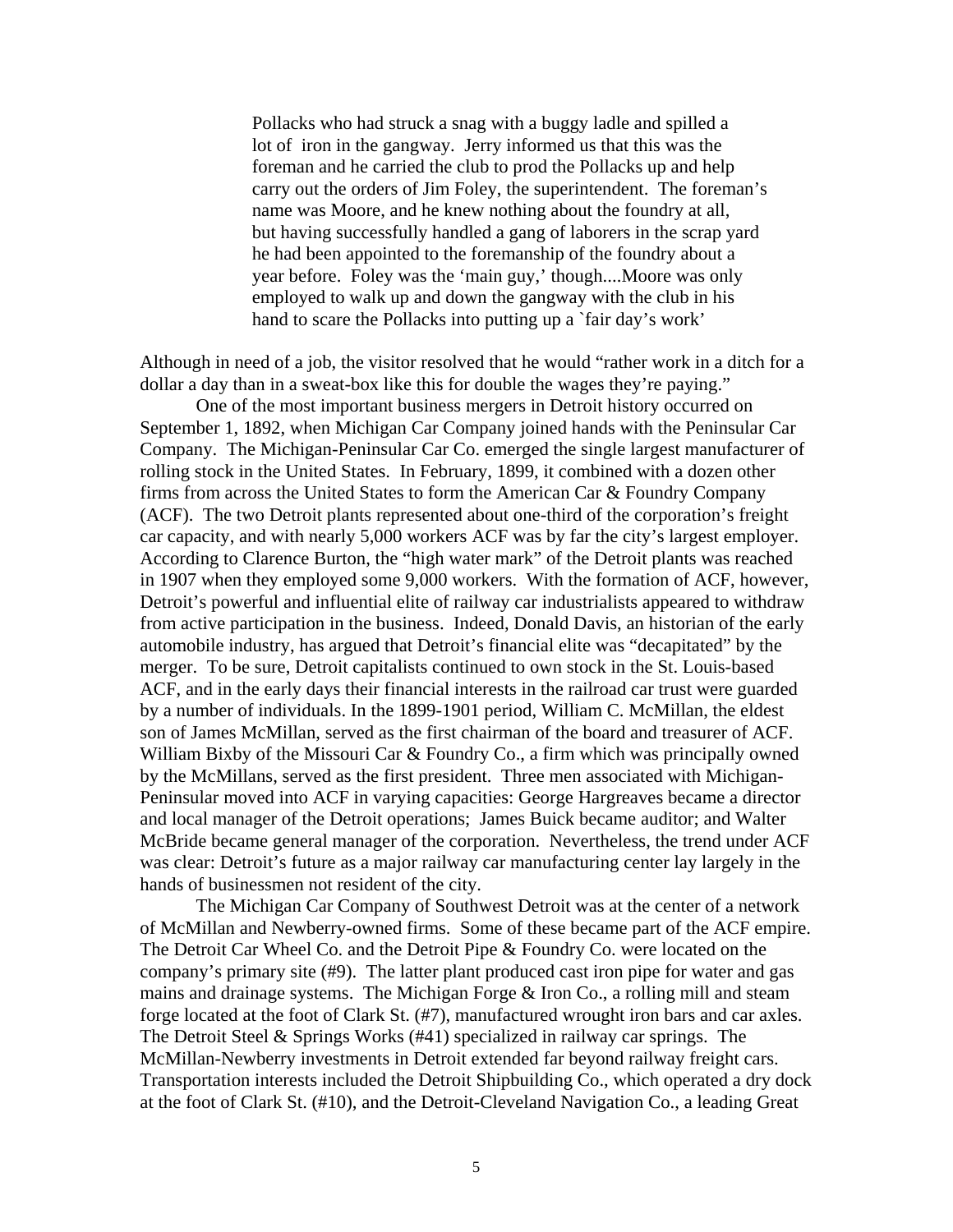Lakes transportation company. The Michigan State Telephone Co. and the Union Trust Co. were part of their business empire. Among other industrial properties were the westside Detroit Steamless Steel Tubes Co. and the Michigan Malleable Iron Co. (#18). In 1888, they established the Michigan Radiator & Mfg. Co. Four years later it merged with the Detroit Steam Radiator Co. and a Buffalo, NY, firm to create the American Radiator Company, the largest manufacturer of steam radiators and hot water boilers in the country.

James McMillan's business prominence helped elevate him to the United States Senate, a position he held from 1889 until his death in 1902. During this period he was undoubtedly the dominant figure in Michigan's Republican party. Naturally he received many tributes. McMillan and Newberry streets in the Southwest Detroit were named for the two families who had such a profound affect on the area. In 1895, an elementary school (#44) was built in Delray village and named in the Senator's honor.

The rapid industrial development of Delray prior to its annexation by the City of Detroit is a story in itself. Delray lay northeast of where the Rouge River emptied into the Detroit River. One of the keys to its industrialization was **salt**. Utilizing subterranean salt beds businessmen, led by Capt. J.B. Ford of Ford City, Pennsylvania, fashioned a "downriver" **chemical industry**. Ford was a large producer of plate glass and, therefore, a large consumer of **soda ash** (a derivative of salt), which at the time had to be imported from Belgium and England. After conducting a series of tests, Ford concluded that soda ash and other salt-based products could be made profitably in the Detroit area. In 1889, construction began on the first plant of the Michigan Alkali Company in the downriver village of Wyandotte.

For Delray the turning point came in 1895 when the Solvay Process Company of Syracuse, New York, obtained the 67-acre former exposition grounds along the Detroit River (#15), plus the greater part of Zug Island just across the Rouge River. Licensed by its Belgian parent to use the Solvay or ammonia method to transform salt into soda ash and other products, the company started operations in Delray in June, 1897. Within a few years the factory complex consisted of a "main building, where soda ash is made, an immense boiler house, gas producer plant, paper filler plant, coke ovens and by-product building, lime kilns, machine shop, cooper shop, stables, and houses." Some of these were already existing structures when Solvay Process purchased the property, while others were erected by the company using cement and steel construction. Andrew H. Green, Jr. (for whom Delray's Green Street is named) was the general manager of the plant.

"The policy of the company has always been to look after the welfare and best interests of its employes," reported the State of Michigan in 1904. "It aims to secure the best men and is willing to be at some pains to retain their services and their good will." Solvay Process employed 1,000 workers by 1900. Because Delray was relatively isolated from Detroit and lacked many institutions needed to support a large labor force, the also company found itself playing a leading role in the wider community. The Solvay Hospital (#13), for example, had a staff of doctors and nurses to tend to the illness and injuries of employees. "Outsiders," noted the State of Michigan, "are admitted under certain conditions which enables other plants in the vicinity to avail themselves of its privileges." The Solvay Lodge—located at the entrance to the factory and surrounded by well kept lawns—was established in the mid-1890s to provide living quarters for foremen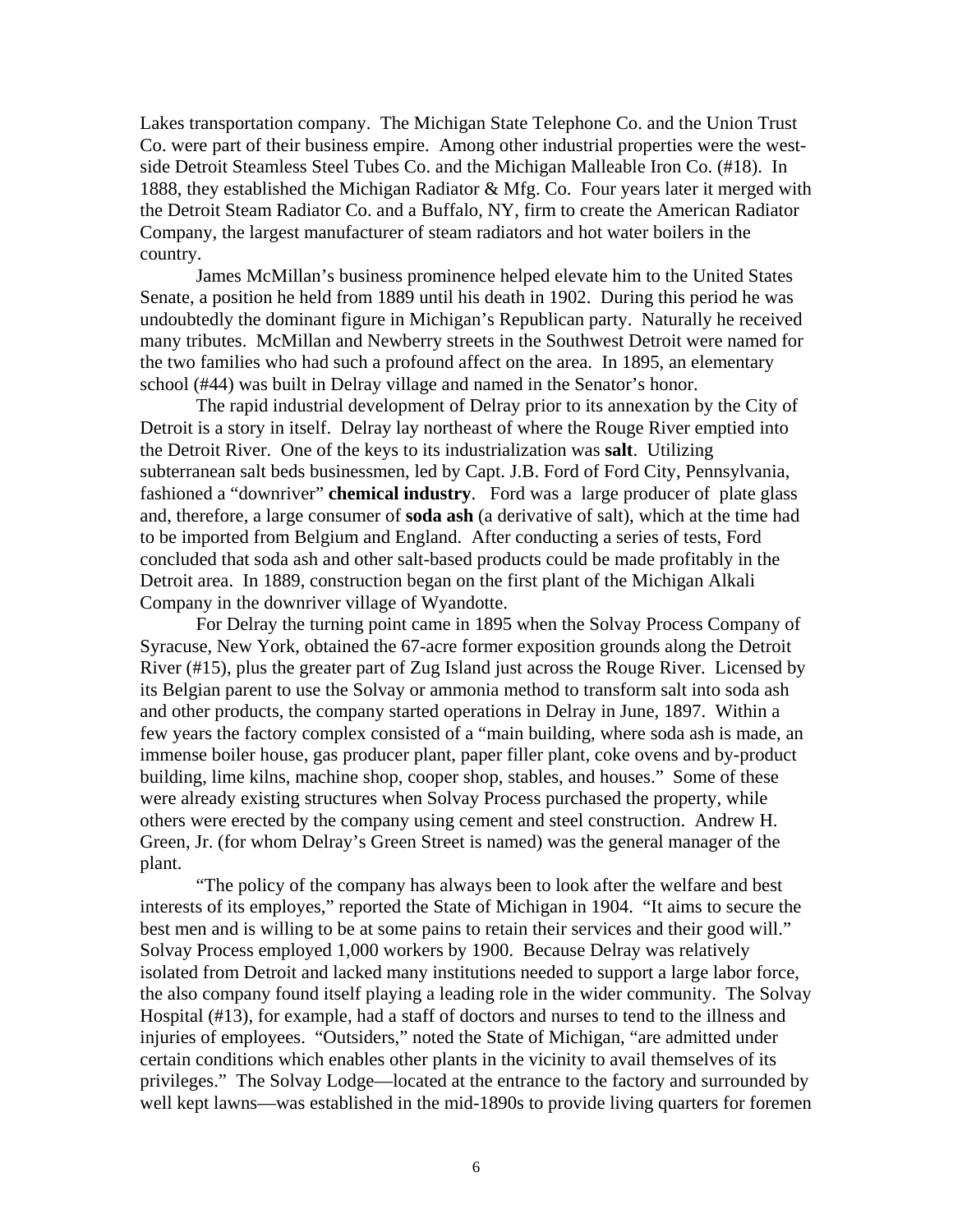and members of the office staff who were without families. For their turn, factory employees enjoyed company-subsidized lunches. They were eligible to join a mutual benefit association for 40 cents per month which entitled them to free medical care at the Solvay Hospital and a sick benefit of \$6 a week after the first week. The company provided athletic and recreational activities for employees. And in order to allow the plant to operate on a 24-hour basis, the company scheduled work around eight-hour shifts.

By the time of Delray's annexation by Detroit in 1906, the Detroit Board of Commerce could report that the area's 6,627 residents were served by schools, garbage collection, sewers, and water service. The water pumping station for the district was located on the grounds of the Solvay works. The village also had an annual contract with the company for street lighting at \$60 per light. Banks and retail stores had recently opened—some of structures still stand along W. Jefferson Ave. Vital to any industrial settlement such as Delray's were saloons and hotels. Martin Kilian's hotel stood at the corner of Louis (now Post) and River Rd. The Sanborn map for 1897 shows it as a twostory brick structure. It remains in business today as Kovacs Bar.

Industrialization also brought the Hungarians to Delray. The first Hungarians came to Detroit in 1896. In 1898, following the move of the McMillan-owned Michigan Malleable Iron Co. plant (#18) to Delray, a contingent of Hungarians from Cleveland and Toledo arrived. It appears the company discovered the value of Hungarians as iron molders and coremakers following their use as strikebreakers in Cleveland. Other Hungarians followed to take up work at Solvay Process, the Michigan Pulp & Sulphite Co. (#45), and other emerging factories in the area, such as the Detroit Iron & Steel Co. (#54) which began pig iron production on Zug Island in 1902.

Soon the Hungarians pushed out from their initial settlement along Medina and Barnes streets (where Delray's earlier French and German residents had confined them) and began spreading out along and across River Rd. In 1901, the first Hungarian saloon opened on River Rd. near West End Ave. The saloon was a multi-purpose business enterprise typical of early immigrant colonies. "Our saloon was everything, all in one, for the people who came to us," recalled the widow of its proprietor for University of Michigan sociologist, Erdmann Beynon.

> We did all kinds of business besides selling liquor. We made the place home-like and lots of single men ate in our saloon. We had a kind of bank too as well as a restaurant. The people brought us their money to deposit for them. We remitted money to Europe for the people. We sold steamship tickets and real estate. If the people wanted to have a meeting, they held it in the hall above our saloon. We conducted a sort of general merchandise also. Men could buy their overalls and women their groceries at our bar.

Before long more specialized businesses began to function: meat and grocery stores, clothing stores, insurance agencies, real estate offices, and print shops. Small, densely packed, frame homes sprang up north of River Rd. In 1904, the Hungarian Reformed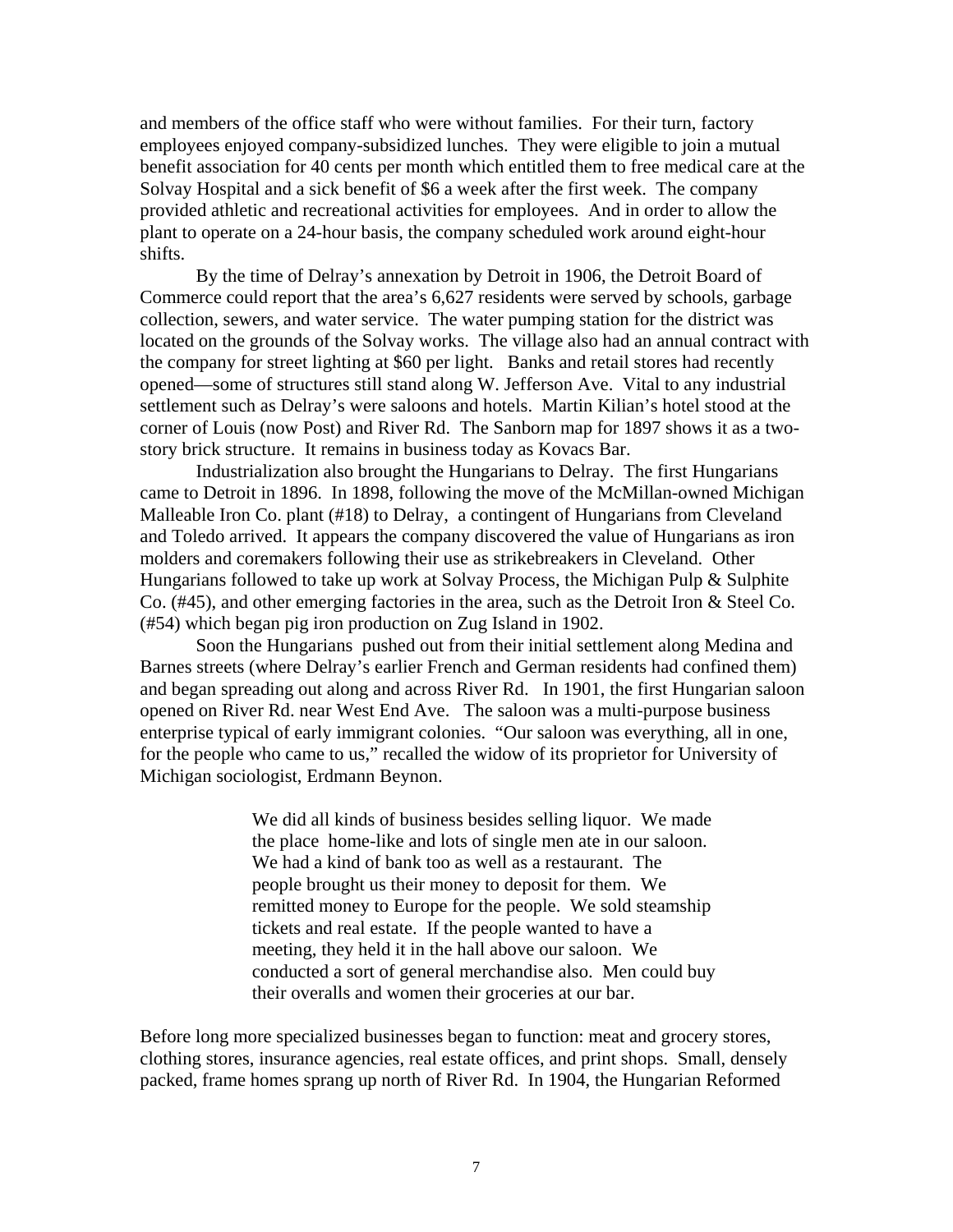Church (8020 Thaddeus St.) was established in Delray. The following year, construction began on Holy Cross Roman Catholic Church (8423 South St.).

 Initially, Delray functioned much like a self-contained mill-town, with local factories draw upon a local reservoir of labor. This isolation did not last long. In 1907, Hungarians from Delray were recruited for strikebreaking by brass manufacturers located in the central sections of Detroit. Around 1910 many began taking the long commute across town via streetcar to jobs making Model T's at Ford Motor Company's ultramodern plant in Highland Park. From the 1920s on, many would seek employment to the west at the enormous Ford Rouge complex in Dearborn.

 The **automobile industry** transformed work and business in Detroit. Oldsmobile opened the first automobile factory in Detroit in 1899 near the Belle Isle bridge. Ford, Packard, and Cadillac started in the 1902-1904 period. By 1905, automobile manufacturing was already highly concentrated in Detroit. Part of the story of the emergence of the auto industry can also be told in Southwest Detroit. One of the early pioneer automobile companies began in Southwest Detroit. Around 1901, Charles H. Blomstrom, a machinist born in Grand Rapids, Michigan, came to Detroit and began producing automobiles. From its factory on River Rd. near Clark Street, the C.H. Blomstrom Motor Company (#5) manufactured the "Queen automobile," gas engines, and launches until 1909. Blomstrom lived not far from his factory. The 1905 City Directory showed him living on Clark St., three houses south of Porter (#6). In 1908, the year before Blomstrom quit the business, the Paige-Detroit Motor Car Co. was incorporated. The company's principal plant was at West Fort and McKinstry (#67).

 Already existing companies in Southwest Detroit also responded to the opportunities afforded to them by the explosive growth of the auto industry. For example, the Diamond Stamped Ware Co.  $(#37)$ , a subsidiary of the Detroit Copper  $\&$ Brass Rolling Mills (#38), supplied Ford Motor Co. with radiators until 1912. Another enterprise, the Barcy-Nicholson Co. (#50), began in 1902 in a small woodshed on Howard near Clark Park. The founders were William Barcy, Jr., an electrician, and Samuel Nicholson, an employee of the Peerless Switch Co., a manufacturer of "auto specialties," according to the 1905 City Directory. Barcy-Nicholson produced electrical supplies, including timer wires, for gas engines. The company likewise enjoyed a contract with Ford Motor Co.

In 1902 the Detroit Steel Castings Co. was formed out of the reorganization of the old Detroit Steel & Spring Works (#41). Truman Newberry was president of the firm which sold a sizeable amount of its steel spring output to the Packard Motor Car Company, one of the other firms in which Newberry had a financial stake. However, not all factories made the transition to the automobile age. For example, American Car & Foundry sold the property of the old Michigan Car Company to the General Motors Corporation (#8-9). Beginning in 1921 an army of workers at the new Clark Street plant of the Cadillac Motor Car produced luxury automobiles on a site where an army of laborers turned out railway cars in year's past.

## BIBLIOGRAPHY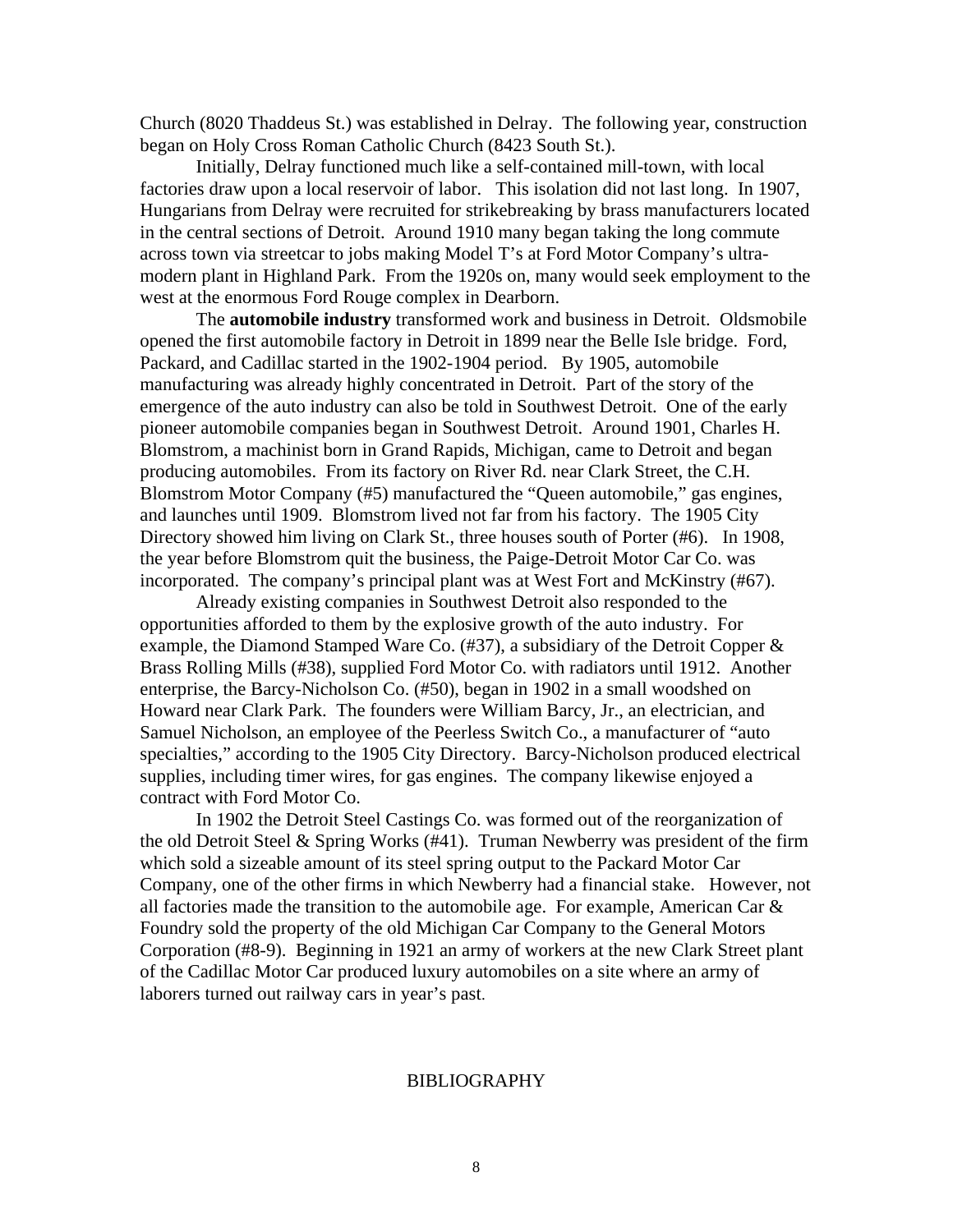- Abonyi, Malvina Hauk and James A. Anderson. Hungarians of Detroit. Detroit: Center for Urban Studies, Wayne State University, 1977.
- Beynon, Erdmann Doane. "The Hungarians of Detroit." Michigan History 21 (Winter 1937): 89-102.
- Burton, Clarence M. History of Wayne County and the City of Detroit, Michigan. Chicago: S.J. Clarke Publishing Co., 1930), 5 volumes.
- City of Detroit, Mayor's Riverfront Task Force. "The West Riverfront Area (Preliminary Draft)," 1984.
- City of Detroit, Planning Department. "Southwest Sector Planning Report." 1983.
- Davis, Donald F. Conspicuous Production: Automobiles and Elites in Detroit, 1800- 1933. Philadelphia: Temple University Press, 1988.
- Detroit City Directory, 1905. Detroit: R.L. Polk & Co., 1905. (Alphabetical listing of companies [including officers] and individuals [often including occupation, company]; listing of streets and addresses [including occupants or company]; business directory and advertisements.)

Detroit in History and Commerce. Detroit: Rogers & Thorpe, 1891.

Detroit of Today: The City of the Strait. Phoenix Publishing Co., 1893.

- Edward, W. "James Chalmers: The History of a Tramp Molder." Foundry 9 (September 1896): 40-41. (A tramping iron molders' account of a visit to the foundry of the Michigan Car Company's, late 1890s.)
- Farmer, Silas. History of Detroit and Wayne County and Early Michigan. Detroit: Silas Farmer & Co., 1890.
- Henderson, Alexander. "Detroit Copper and Brass Rolling Mills, 1880-1927." Unpublished typewritten manuscript, ca. 1941. Burton Historical Collection, Detroit Public Library.
- Hyde, Charles K. Detroit: An Industrial History Guide. Detroit: Detroit Historical Society, 1980.
- Klug, Thomas A. "The Roots of the Open Shop: Employers, Trade Unions, and Craft Labor Markets in Detroit, 1859-1907." Unpublished Ph.D. dissertation., Wayne State University, 1993.

Marquis, Albert Nelson, ed. The Book of Detroiters. Chicago: A.N. Marquis & Co.,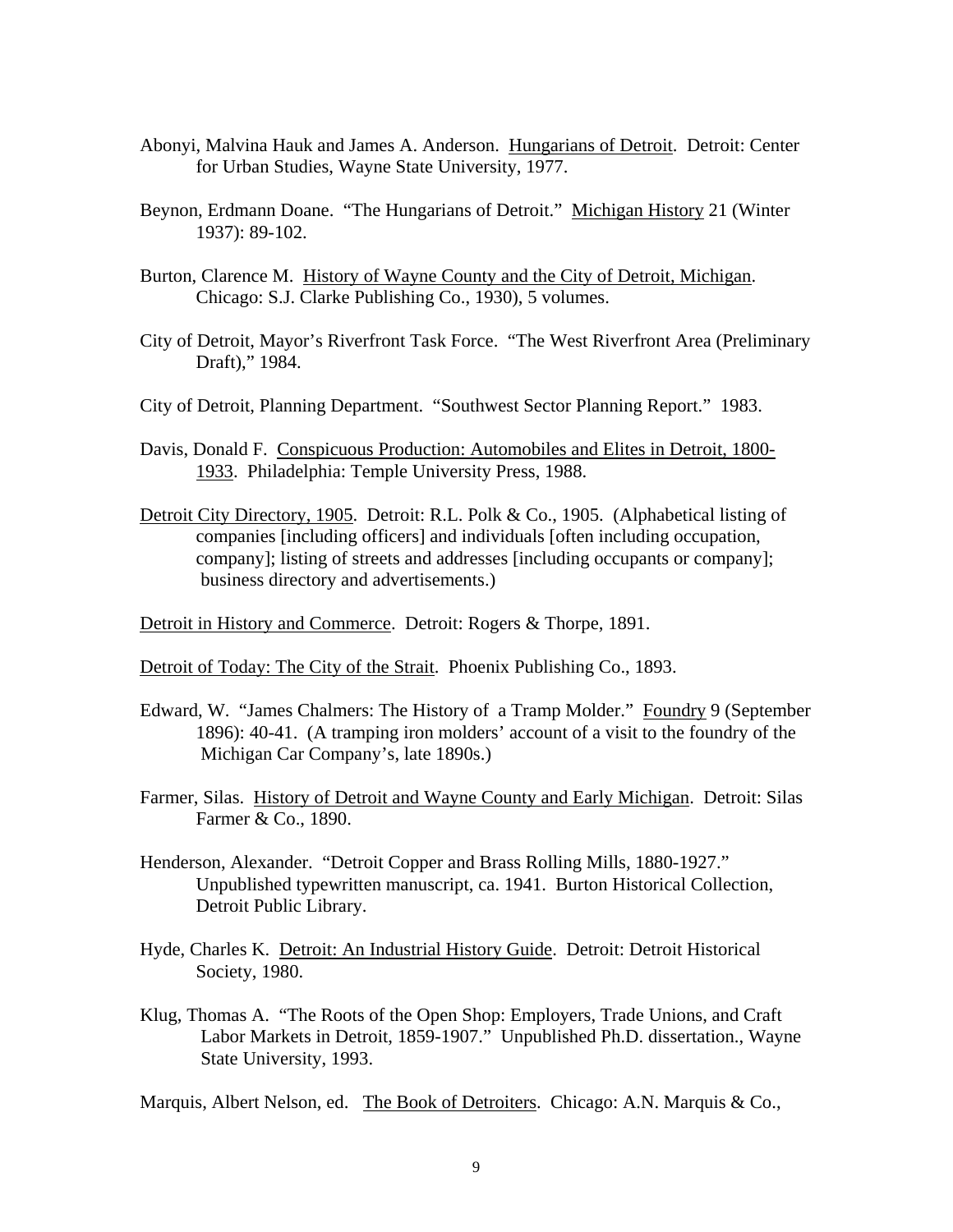1914. (Short biographies of Detroit's business, professional, and political leaders.)

- Michigan, Bureau of Labor and Industrial Statistics. First Annual Report of the Bureau of Labor and Industrial Statistics. Lansing: W.S. George & Co., 1884. (On labor conditions in the brickyards of Springwells Township, see pp. 179-182.)
- Michigan, Bureau of Labor and Industrial Statistics. Twenty-first Annual Report of the Bureau of Labor and Industrial Statistics Lansing: Robert Smith Printing Co., 1904. (On Solvay Process Company, see pp. 205-208.)
- Miller, Raymond C. Kilowatts at Work: A History of the Detroit Edison Company. Detroit: Wayne State University Press, 1957. (See for the Delray power plant)
- Moore, Charles. "James McMillan, United States Senator from Michigan." In Michigan Historical Collections, 39: 173-87. Lansing: Michigan Historical Commission, 1915.
- Oestreicher, Richard Jules. Solidarity and Fragmentation: Working People and Class Consciousness in Detroit, 1875-1900. Urbana: University of Illinois Press, 1986.
- Rankin, Lois. "Detroit Nationality Groups." Michigan History 23 (Spring 1939): 129- 206. (On Detroit's Hungarians, see 146-52)
- Sanborn Insurance Maps of Detroit, Michigan. Volume 1 [1897]. (Insurance information on residences, commercial establishments, and factories. Information on factories includes: location, footprint of building, stories, construction materials, wall thickness, power sources for heating and lighting, number of employees, sprinkler system or other means of stopping fires, watchmen.)
- Zunz, Olivier. The Changing Face of Inequality: Urbanization, Industrial Development, and Immigrants in Detroit, 1880-1920. Chicago: University of Chicago Press, 1982.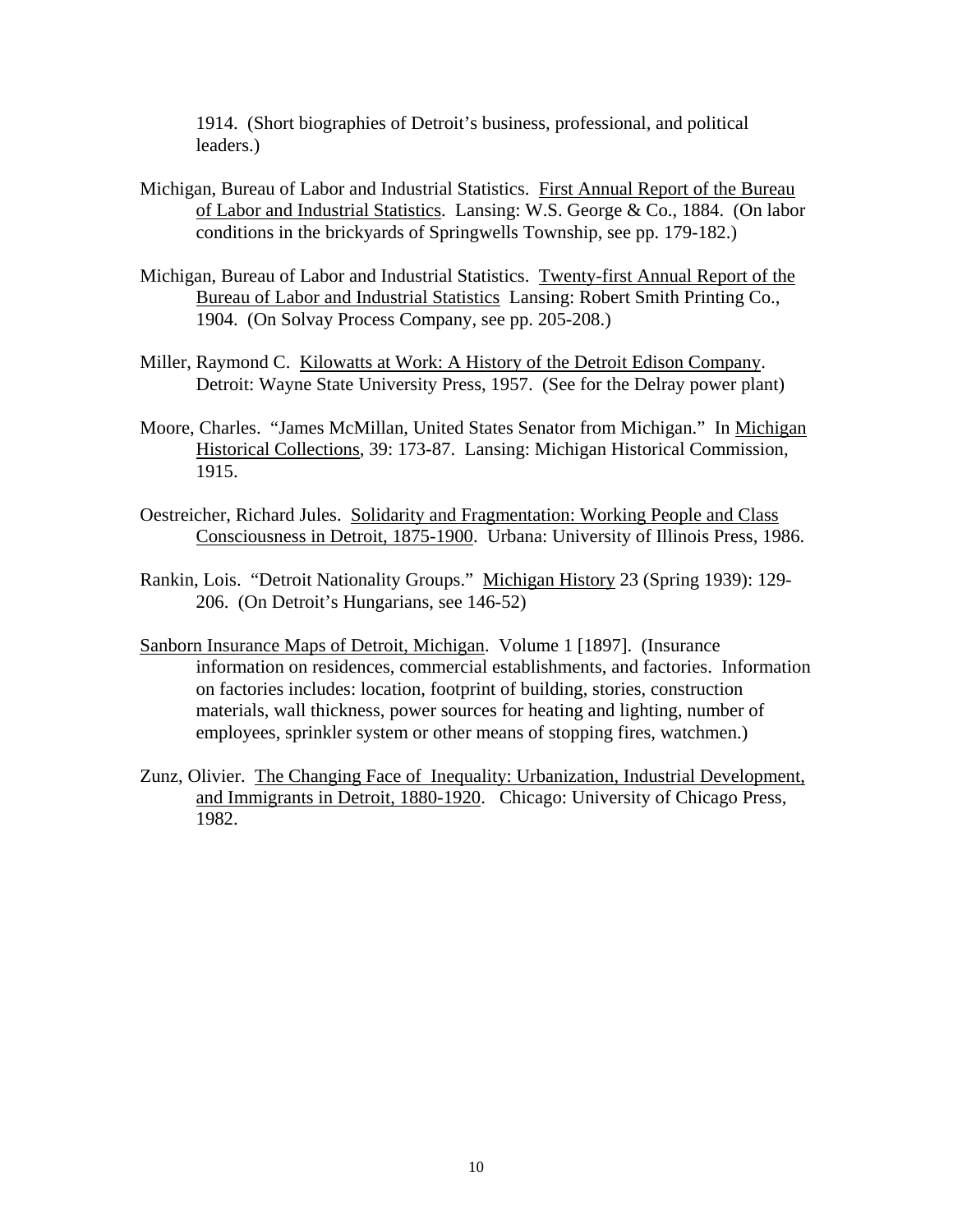## INDUSTRIAL MAP OF SOUTHWEST DETROIT (1897-1905) (note: addresses, where given, are the "old" pre-1921 addresses)

- 1. Peninsular Stove Co. / Diamond Match Co. (s.w. cor. Fort &  $8^{th}$ ... extending to  $10^{th}$ )
- 2 Michigan Malleable Iron Co. / Detroit Seamless Steel Tube Co. (1897: 833 River Rd., w. of  $19<sup>th</sup>$ )
- 3 Gardner Elevator Co. [Otis Elevator Co.] (866 River Rd., n.e. cor. at  $21^{st}$ )
- 4 Detroit Sanitary Works (957-981 River Rd., w. of  $24^{\text{th}}$ )
- 5 C.H. Blomstrom Motor Co. (mfr. the "Queen" automobile 1284-1294 River Rd., east of Clark)
- 6 Charles H. Blomstrom, residence (399 Clark, three lots south of Porter)
- 7 American Car & Foundry Co. (steam forge, River Rd., foot of Clark)
- 8 American Car & Foundry Co. (lumber yard; east side of Clark, n. of MCRR crossing)
- 9 American Car & Foundry Co., Michigan Dept.; also plants of Detroit Car Wheel and Detroit Pipe & Foundry. Future site of the Clark Street plant of Cadillac Motor Car Co. (191 Clark, n. of M.C.R.R. crossing, s.e. of LS & MS RR)
- 10 Detroit Shipbuilding Co., Clark St. dry dock (River Rd., foot of Clark)
- 11 Martin Kilian Hotel (1894-1896 River Rd., n.w. cor. at Louis [now Post])
- 12 Solvay Guild Hall (1912 River Rd., n.e. cor. at Harrington)
- 13 Solvay General Hospital (1933 River Rd., just w. of Harrington)
- 14 Detroit Gas & Coke Co. (1998 River Rd., bet. Cottrell & Solvay)
- 15 Solvay Process Co. (soda ash, ammonia, foundry & domestic coke, tar & pitch, River Rd., foot of Solvay Ave.)
- 16 Fischer-Hughes Gelatin Co. (2285-2295 River Rd., w. of Copeland)
- 17 Schulte Soap Co. (945 River Rd., foot of  $23<sup>rd</sup>$ )
- 18 Michigan Malleable Iron Co. (1905: Delray, bet. Crossley, St. Clair, and Anderson)
- 19 Hammond, Standish & Co. (meatpacking,  $20^{th}$  & M.C.R.R., near Standish St.)
- 20 Michigan Carbon Works (east of Rouge River, north of M.C.R.R.)
- 21 Foundry St./Beecher Ave. (ran from Baker St., north to Michigan Ave.): Griffin Car Wheel; Stephen Pratt; A. Laffrey; Peninsular Electric Light; Whitehead & Kales; Reinke & Shirray Mfg.; Wm. Vaughan; Detroit Bridge & Iron Works (part of American Bridge Co.); Acme Foundry
- 22 Detroit Chemical Works (240 Junction, n. of Wabash RR)
- 23 S. Taplin (florist & greenhouse, n.e. cor. Fort &  $24<sup>th</sup>$ )
- 24 Detroit Coal & Coke Co. (dock & coal yard,  $19^{th}$  & Wabash RR)
- 25 Anna R. Schultz, residence (sec & treas Detroit Coal & Coke Co., 411 Vinewood)
- 26 Detroit Gas Co. (895-915 River Rd., w. of  $21<sup>st</sup>$ )
- 27 Detroit Graphite Mfg. Co.  $(540-542$  River Rd., M.C.R.R. &  $10^{th}$ )
- 28 Chas. Pohlman & Co. (furniture mfr., 604-608 River Rd., near Vermont)
- 29 American Injector Co. (brass injectors, 295-309 W. Congress, bet.  $6^{th}$ - $7^{th}$ )
- 30 Hamilton Carhartt Co. (workers overalls, w. side of  $10<sup>th</sup>$ , s. of Michigan)
- 31 West Side Brewing Co. / W.F. Moloney Vienna Brewery (brewing & bottling, 412- 416 Howard, at n.e. cor.of  $12^{th}$ )
- 32 Michigan Wire & Iron Co. / Detroit Sprocket Chain Co. (1897: 500-506 Howard, w. of  $14^{th}$ )
- 33 Hargreaves Mfg. Co. (picture frames & art supplies, s.w. cor. Howard &  $17<sup>th</sup>$ )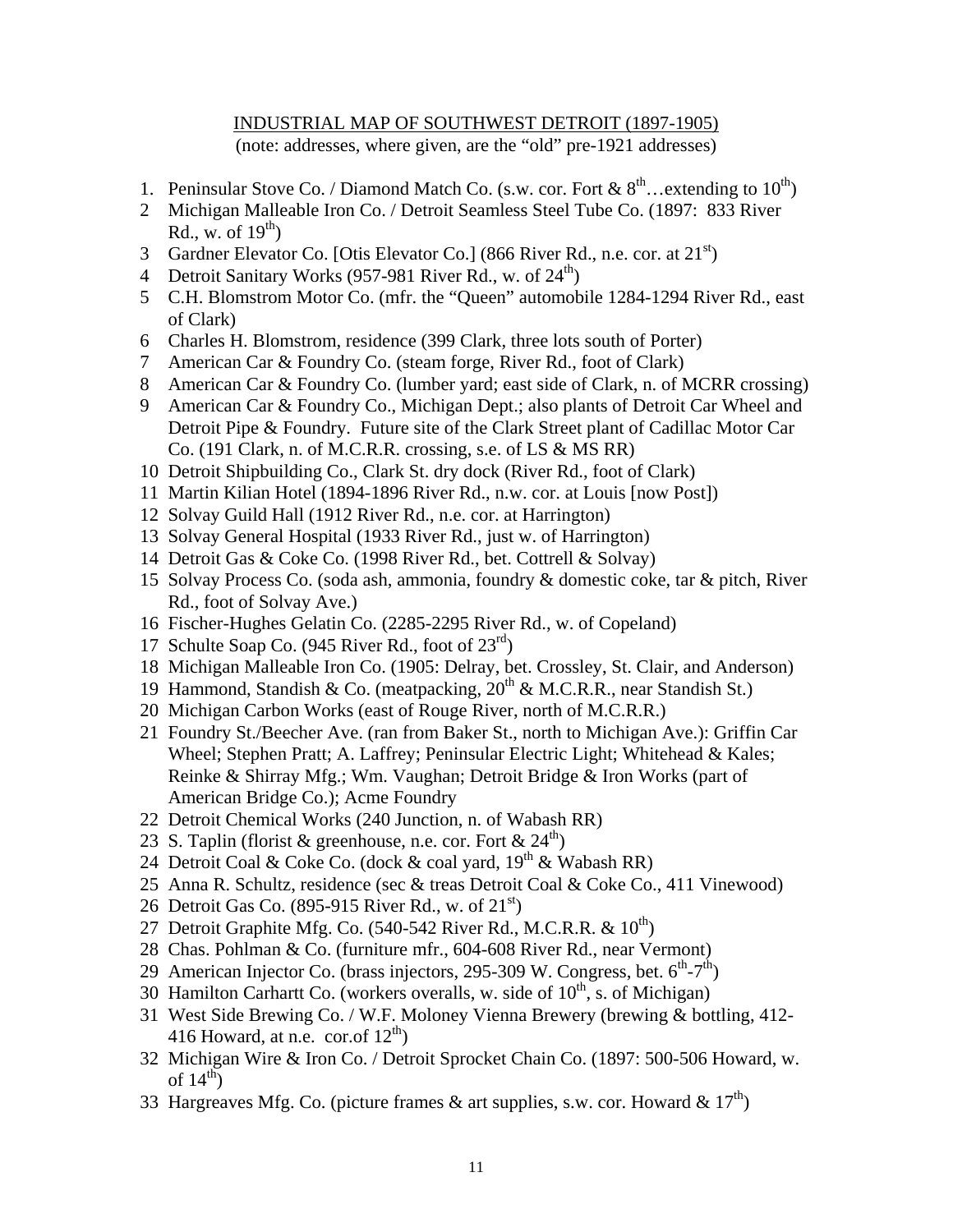- Penberthy Injector Co. (injectors; n.w. cor. Brooklyn & Abbott) / Schilling Corset Co.
- McRae & Roberts Brass Mfg. Co. (steam brass goods, 227-237 Campbell, n. of Driggs St.)
- Scotten-Dillon Co. (tobacco; s.e. cor. Fort & Campau, bet. Hubbard & Scotten)
- Diamond Stamped Ware Co. (Summit Ave., just n. of River Rd.)
- Detroit Copper & Brass Rolling Mills Co. (89-149 McKinstry, at Wabash R.R.)
- 39 Detroit Twist Drill Co. /1897: Frederick Stearns Co., mfg. pharmacists (224-234 21<sup>st</sup>, n. of Porter)
- 40 John Brennan Co. (boilers: s.w. cor.  $24<sup>th</sup>$  & Toledo
- Detroit Steel & Spring Co. (1291-1231 Michigan, s.w. cor. of intersection with Hubbard)
- Detroit Steel Castings Co. (1243 Michigan, w. of M.C.R.R.)
- 43 American Lady Corset (282 W. Fort, at cor. of  $6<sup>th</sup>$ )
- James McMillan School (Delray, West End facing Thaddeus)
- Detroit Sulphite Pulp & Paper Co. (Delray, at foot of Sulphite Ave.)
- 46 Detroit Range Boiler Co. 609-619  $24<sup>th</sup>$  St., n. of M.C.R.R.)
- Fort Wayne & Belle Isle Street Railway, power house (118-128 Clark, s. of Wabash R.R.)
- Detroit Edison, Delray #3 power plant [1929] (west of Fort Wayne)
- Detroit Public Lighting Dept., Mistersky power plant [1927]
- Barcy-Nicholson Co. (electrical supplies for gas engines, Howard St. near Clark Park)
- 51 Dearing Water Tube Boiler Co.  $(258 \ 12^{th} \text{ St.}, \text{n. of Leverette})$
- Michigan Central Railroad, repair shops (M.C.R.R., west of Livernois)
- Fort Wayne (foot of Artillery)
- Detroit Iron & Steel Co. (Zug Island)
- M.C.R.R. stock yards; Stock Yards Hotel; R.S. Web (pork packing); Michigan Beef & Provision Co.
- Michigan Brass & Iron Works (Lonyo & M.C.R.R.)
- Daniel Bros., brick mfg. (Michigan & Clippert)
- Andrew Lonyo, brick mfg. (n.e. cor. Lonyo & M.C.R.R.)
- Fred Wolf, brick mfg. (n.e. of Central & M.C.R.R.)
- Goldner Bros., brick mfg. (n. of Michigan, e. side of Larkins)
- L.D. Haggerty & Son, brick mfg. (n. of Michigan, w. of Lonyo)
- Francis Hines, brick mfg. (Michigan & Clippert)
- Fred McDonald, brick mfg. (Martin, s. of Michigan)
- Conrad Clippert & Son, brick mfg. (s. of Michigan, e. of Central)
- Gus Knoch (florist & greenhouse 2381 W. Fort) / Chas. Warncke (florist & greenhouse, 2369 W. Fort)
- A.W. Steincke & Son (florist & greenhouse, 2381 W. Fort, cor. of Distel)
- Paige-Detroit Motor Car Company (W. Fort and McKinstry)